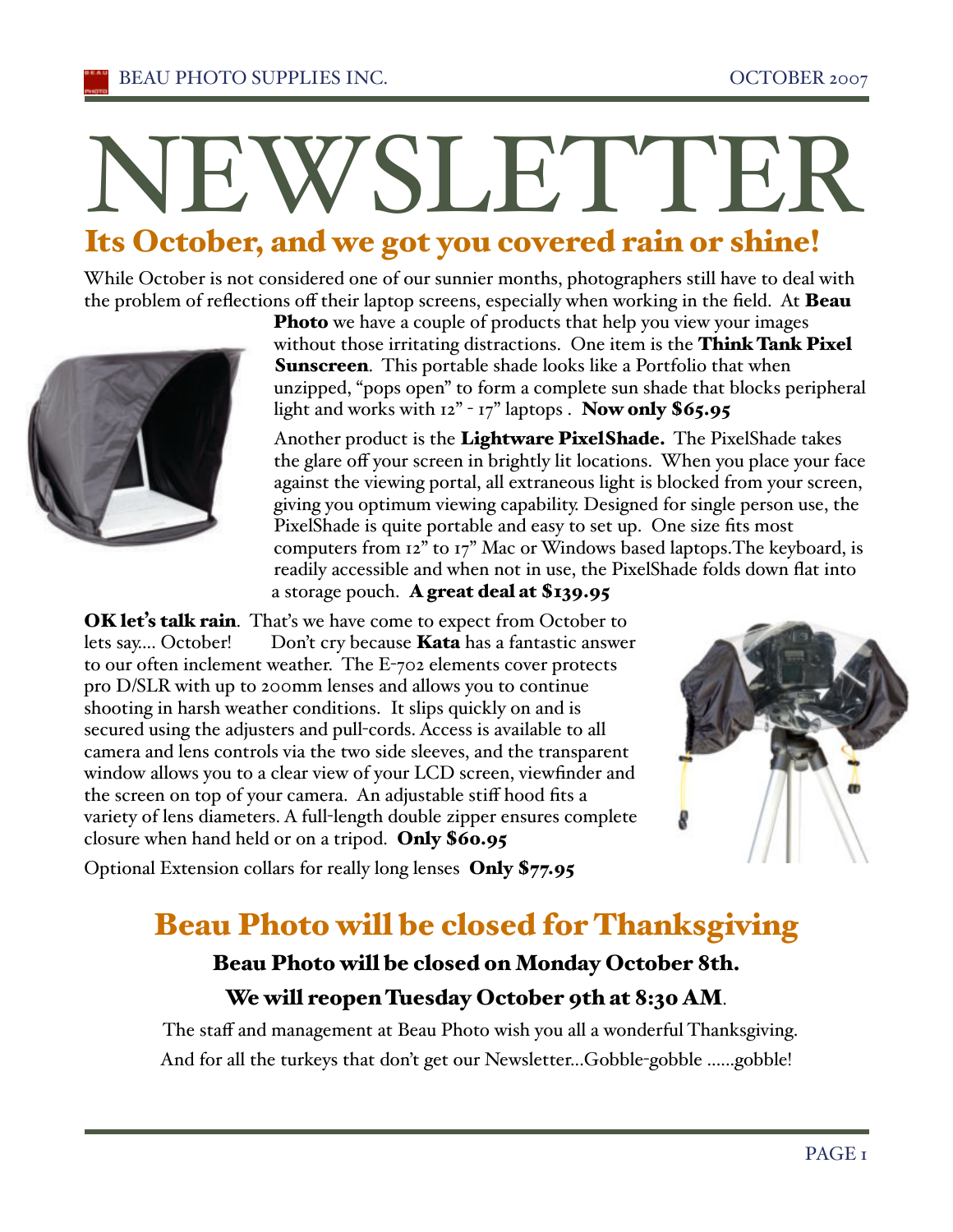## PST seminar second time around.

Beau Photo is working on getting the nice people from the Ministry of Small Business to come back and do another seminar on understanding PST as it pertains to Photographers. We are looking to run this the third week in November. So email Ken at info@beauphoto.com and reserve a seat right now.

# Visatec Solo 800 B Car Kit Now At Beau Photo!

#### A Great new product at a low introductory price!

As varied as our customers are, so are the great products for photography! So it should be no surprise to anyone that we at **Beau Photo** are constantly on the search for great quality products at great prices, and the Visatec Solo 800 B is just such a product.

**Broncolor** has introduced two new well-priced kits to its Visatec Solo line. Visatec is Broncolor's more affordable line of lights, but with the benefit of the same quality, and research and development that goes into the consistency and color control of Broncolor. Visatec offers 2 different kits: the SOLO 400 B, and the SOLO 800 B.

The kits contain: 2 monolights, flash tubes, modeling lamps, glass covers, transport protection caps, power cables, 2 umbrella reflectors, 1 white umbrella, 1 silver umbrella, 1 sync cable, 1 car bag (Stands not included).



Some of the features are: the flash power can be continuously adjusted over 3 f-stops, power is internally discharged so there is no need to "firedown", the modeling light can be switched on in three modes: full power, proportional, and "dim", which means the modeling light is reduced

during recharging making it possible for the photographer to check if all the flash units have fired, built-in infrared sensitive photocell which allows strobes to be triggered with a flash from another unit as well as wireless from the camera with the Visatec trigger, user replaceable UV-coated flash tube ensures an unaltered colour consistency, bayonet mount allows a quick replacement of a large assortment of accessories and light modifiers.

Simply said, the Visatec SOLO 400 B and 800 B give you the possibility to be creative and versatile with quality you can count on. For more information come on in or visit www.visatec.com

Solo 400B Car kit (Special order) Reg. \$1550.95 Introductory Sale \$1395.95 Solo 800B Car kit Reg. \$1850.95 **Introductory Sale \$1665.95** 

# BEAU

#### Beau Photo's Green News!

Legion Paper launched a comprehensive eco-friendly paper classification system as part of their website, www.legionpaper.com. This new tool is the first of its kind within the paper PHOTO industry to provide a powerful 'green' search engine. The new Legion Paper eco-friendly website organizes each paper into five categories: Alternative Energy, Chlorine-Free,

Handmade Papers, Mill Certification and Tree-Free. Additionally, Legion's digital imaging division, Moab by Legion Paper, runs on 100% wind energy and is located in the heart of the wesťs national parks system where there is an emphasis on living green. .

#### Ken Product Sales and Purchasing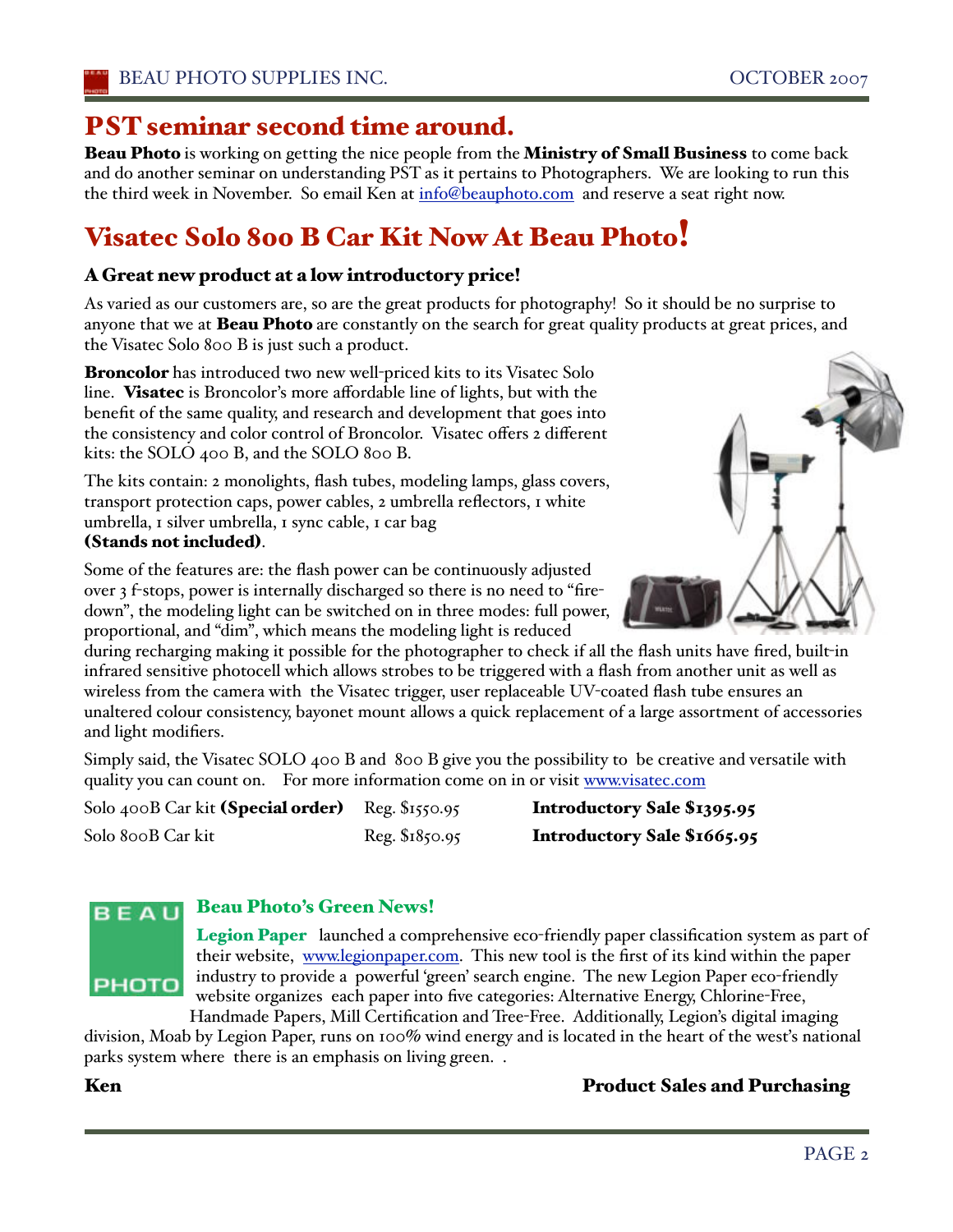#### ALBUM NEWS!

Welcome to Fall. Crunching through piles of coloured leaves, with the smell of wood smoke in the air. You know that Hallowe'en is JUST around the corner, then Grey Cup, and then.... (urk) it's CHRISTMAS!!! So, that means it's time to plan.

Our manufacturers are already gearing up for 'the evenť, so I'm starting to get notification about cards, etc. that will be available this year. I should be receiving a supply of TAP brochures with my next shipment in the next couple of weeks, so illustrations will be on hand.

Please check your outstanding projects, and think about what you'll be needing.

As usual, Christmas Cards should be ordered no later than mid-to-late October, for best selection and timely delivery. Please give us as much lead time as possible on album and folder orders, because TAP's new computer system has effectively added a couple of weeks to their shipping schedule. Orders that would normally have shipped out within a week are now taking about 2 to 3 weeks longer. I'm confident that the wait time will reduce as they become more accustomed to their new system, but for now, I'm taking precautions! (Just FYI, I don't expect orders placed after November 23 to arrive before Christmas.)

I don't expect any delays with AGT's Vancouver Easels, but, again, I don't plan to order much past November 23rd.

On a sad note, Harwooďs President passed away suddenly in September. While they don't anticipate that this will affect either their business or their schedules, we're only special-ordering from their factory, now. Less-than-case quantities are subject to a 10% surcharge, so most special orders have been for case quantities for best prices.

Happy Leaf Kicking!

#### Barb Albums and Folders

# Renaissance Albums

## 20% off Ventura Albums

Starting this month all of our self-mount "do it yourself" albums will be on sale. Just recently these albums have been upgraded to the full page self-adhesive giving a more seamless look. We stock these albums in a variety of sizes and colors.

#### \*New Software for Digital Matted Albums\*

ABC's ROES software now has a section in their mats sizes that specifically coincide with our Renaissance mat styles and sizes. Just drag and drop your photos and ABC will print off your custom pages. If you are interested in setting up this software on your computer contact Roy Ny at ABC photocolor. 604-734-7017 ext. 638.



Just a reminder for anyone who needs digital albums finished and ready for their customers before Christmas. Christmas is always a really busy time and it seems crazy to be bringing it up this early but... the deadline to submit albums that should arrive in Vancouver in time to ship out to your customers before Christmas is Monday October the 9th.

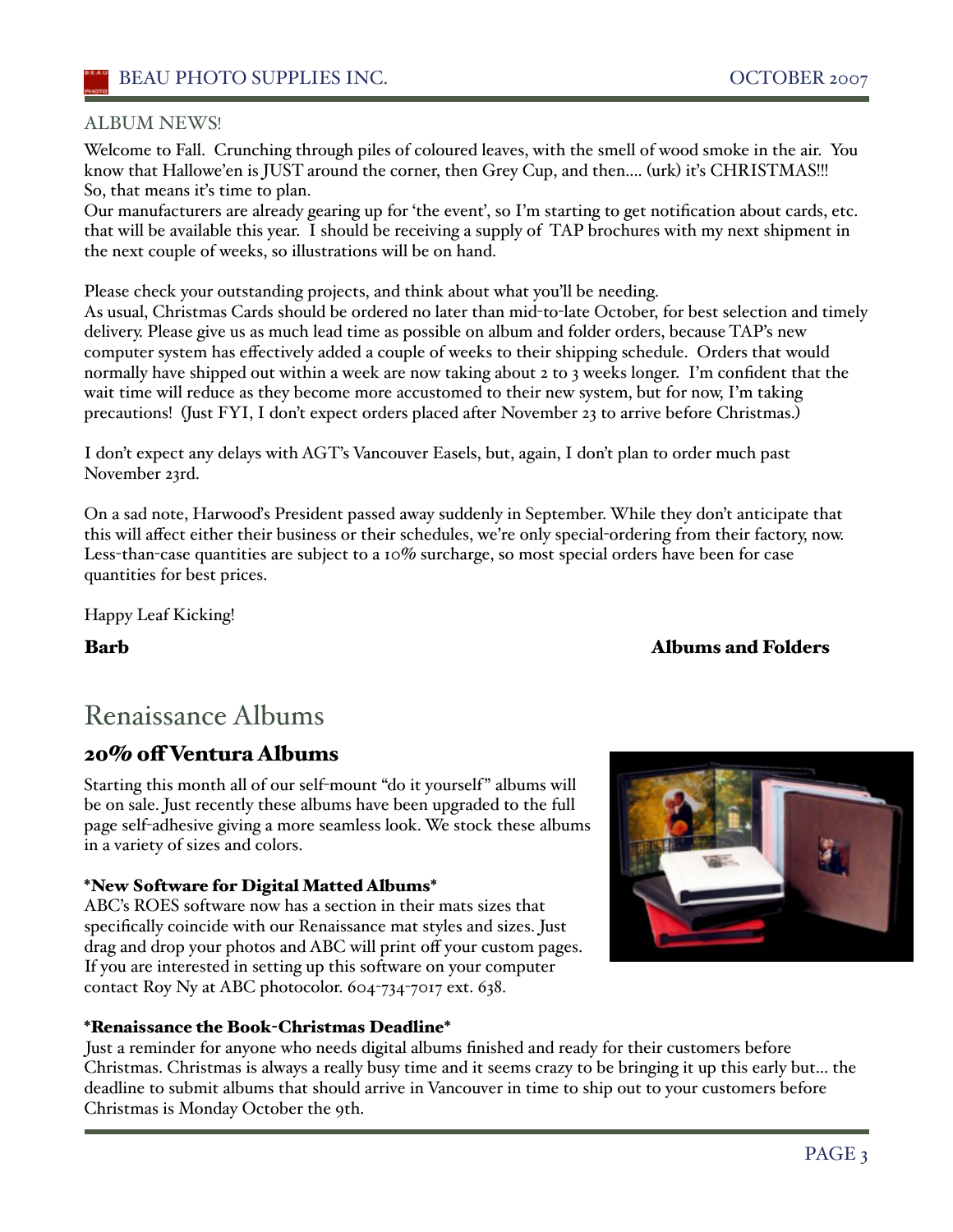#### \*New Upgrades and Modifications for Renaissance the Book\*

Starting next year Renaissance is kicking off the year with a few new upgrades. If you are not familiar with our digital books come in and I'll give you an overview.

\*SoHo Book\* A plastic, more durable white premium page will now be standard..

\*Mercer Book\* White premium pages will also be standard and cover edges will be sealed

\*Fine Art Album\* The gap between the pages will be thinner ( slightly larger than 1mm )

## \*Phased-out stock items beginning next year \*reminder\*

Renaissance will no longer be producing the Amalfi and the Library Bound Aluminum Designer texture albums. Also, library bound slip cases will no longer be available.

#### Ola Renaissance Albums

## FILM AND PAPER NEWS

#### NEW!! HARMAN ILFORD GLOSS FB AI & MATT FB MPWARMTONE INKJET PAPER

The new Harman Inkjet papers are coated with a Baryta (barium sulphate) layer, providing the detail of images and creating definitions with whiter whites and deeper

blacks. The Baryta base is used in traditional fiber based photographic paper, enhancing archival properties, clarity, and tonal range. This component to the Harman Inkjet papers is what gives a true photographic quality. The Harman Ilford Gloss and Matt Warmtone inkjet papers also have an instant dry and anti-curl element, so your prints will remain dry and flat after printing.

The Gloss FB inkjet paper has Alumina (AI), which creates a higher gloss effect while retaining the genuine photo look and feel to the paper. It even smells like photo paper!

The Matt FB Warmtone inkjet paper contains a Microporous (Mp) ink-absorption layer to maximize longevity and minimize fading. The paper's creamy white and velvet black appearance is what separates it from the original Harman Inkjet Matte FB Mp. The Harman Inkjet Matt FB Mp is also available at Beau Photo Supplies. While not a new addition to Beau Photo, it also contains a Baryta base with the comparable archival qualities and tonal range.

All Harman Ilford Inkjet papers are available in sheets. The rolls are available as special order items.

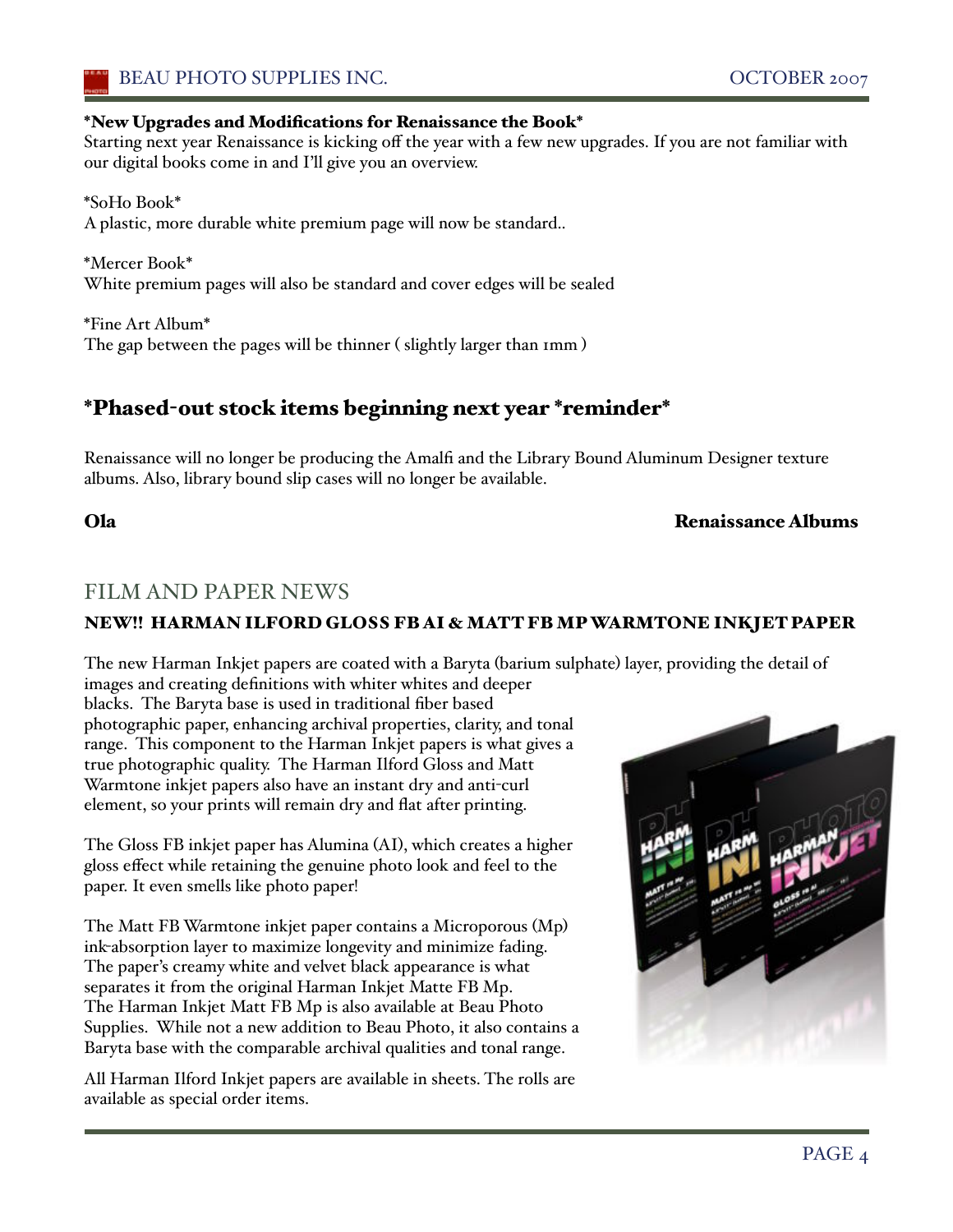#### ANOTHER NEW ITEM TO BEAU PHOTO SUPPLIES!!

Ilford Perceptol 1 Litre

Ilford Perceptol is a powder film developer that produces fine grain results. It carries out excellent grain structure of Ilford medium and slow speed films, 100 Delta Professional, FP4 Plus and Pan F Plus. When used with faster films, Delta 400 Professional, HP5 Plus and Delta 3200 Professional, Perceptol brings out finer grain when compared with a standard fine grain developer. Cost: \$ 9.17

#### Krista-Belle Stewart Film and Paper Department

### NEWS FROM THE BACK

## The sale on Pocket Wizard Plus II transceivers has been extended!

There has been no better time to become wireless! Pick up your pocket Wizard Plus II transceivers and save big time! Singles are on sale for \$319.00 and \$599.00 for a pair.

Plus Plus Plus receive an instant \$50.00 rebate for each Pocket Wizard purchased.

#### Camera News:

We have had many calls for the new Canon and Nikon cameras. Here is the latest schedule as we know it: ( subject to change )

Nikon D300 1st week of December they start shipping.

Nikon  $D_3$  ist week of December. The  $D_3$  will shipped in very limited quantities.

Canon 40D Canon has started shipping already. Quantities are limited but there is a good chance we have this camera in.

Canon 1DS Mark III is expected in late November.

#### Prices we have so far:

Canon 40D is \$1379.00 and the Canon 1DS mark III is \$8799.00. Nikon pricing is on the way but not available for the newsletter

\* Call to have your name put on the waiting list ( deposits required ).

Here are some specials new and held over:

Nikon 18-200 f3.5 –5.6 VR lens is \$829.99.

Canon is continuing their lens promotion and their mail-in rebate program. Check out www.canon.ca or follow the canon link from www.beauphoto.com for details.

Ron Pro Sales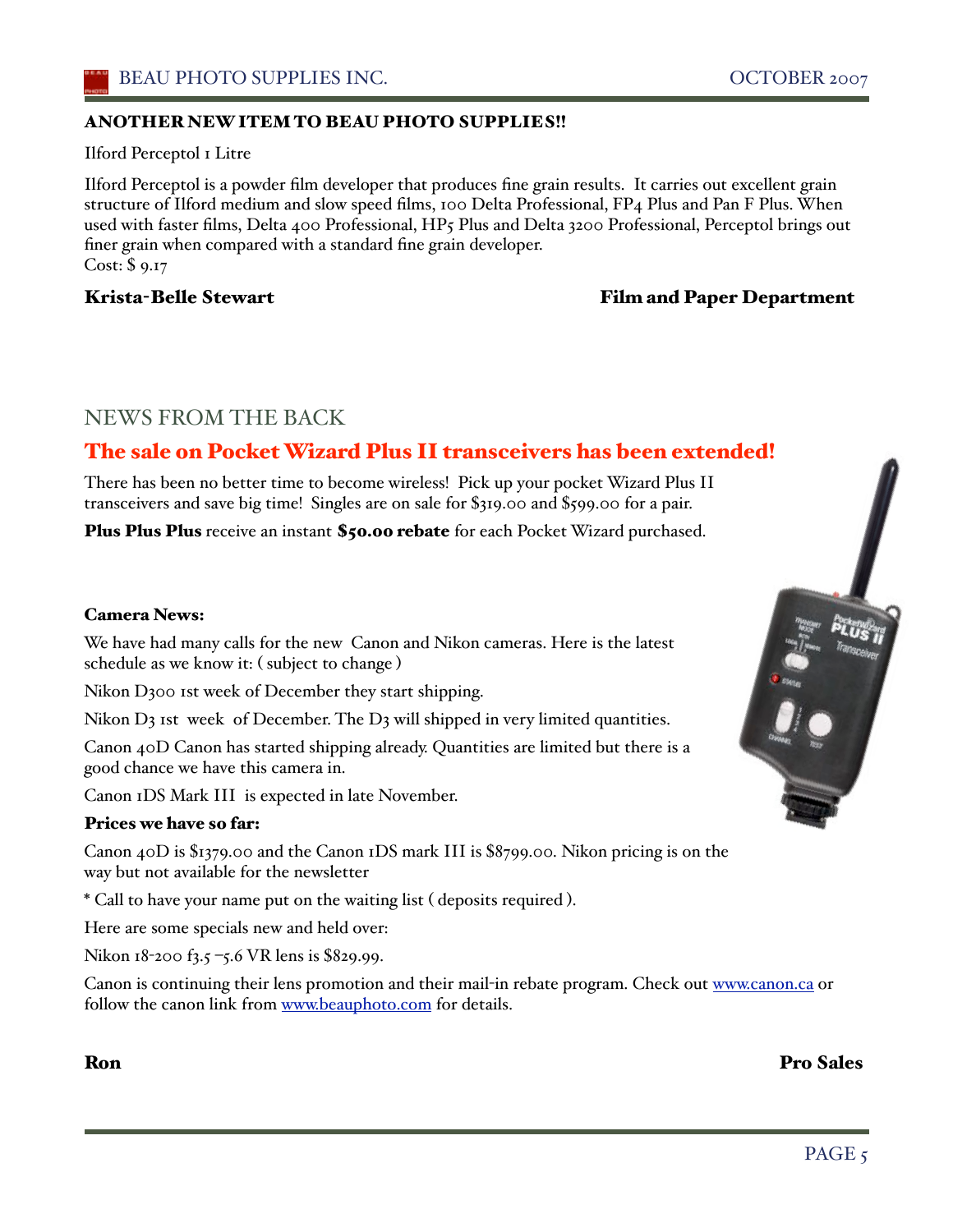#### RENTAL NEWS!

We officially have the Canon TS-E 24mm tilt-shift lens in rentals. Mike has already taken it out for a test and you can have a look at the results at www.beauphoto.com/tse It looks like a fun lens to try out! Also just in is the Canon 40D. It will be replacing our 30D camera and looks to be a good replacement for it. For those who are using the Hasselblad H cameras, we now have a 150mm lens for it. The H3D camera seems to be quite popular these days, and could even be getting better in the future. Hasselblad has announced the H3DII. It has a larger LCD screen, higher ISO capability, and some other great improvements. We will replace our H3D with the newer version once one is available. If you are looking for something with a little less technology, don't forget about the Lensbabies for Canon and Nikon. They give you creative freedom that can be used in wedding albums and even fun portraits. Come by to have a look at any of these lenses for yourself.

#### Kathy **Rentals**

### DIGITAL NEWS

#### Canon EOS-40D – Quick Review

I have now been shooting with my new 40D for a week or so and have some observations to share. First off, to answer those who wonder if it was worth upgrading to from a 30D, I will say "Yes, definitely!" While the Canon EOS-30D and EOS-20D were (and still are) excellent cameras capable of great results, I see real improvements when shooting with the 40D, not only from a body functionality standpoint but also from an image quality standpoint. First, the body improvements…

Ergonomically the 40D is a step up with a more comfortable grip, and a better viewfinder and LCD screen. Obvious changes are that the camera shoots faster, has a much bigger image buffer and it also seems to clear its buffer more quickly than my EOS-30D did. Focusing seems hugely improved with an obvious improvement in low light and/or with slower f-stop lenses, even on the peripheral focus points (which are now all cross sensors). Take a 30D in low light and focus on something. Then, every time you half-press the shutter, the camera will "burp" its focus slightly, back or forth, as you refocus on the same subject. Take the 40D and do the same thing, and focus stays locked rock solid after achieving its initial lock. No more hunting, the focus is like "bang"… perfect. So far I have seen nothing but really accurate focusing on my 40D although I have yet to test it with my 400mm f/5.6. My EF-S 10-22,. EF 35mm f/2, EF 50mm f/1.8, EF 70-200mm f/4L IS are all very precise with no issues seen so far. Note that although the 30D does not quite inspire the same rock-solid confidence in low light, I never really had any sort of a problem with it either. The 40D just seems to be a step up in this regard...

Speaking of focus, the Live-View feature is definitely more than just a gimmick. If you are doing a really tight macro shot with a sliver-thin depth-of-field, focusing on distant city lights at night, or even the moon or stars for that matter, in other words conditions where the AF accuracy is questionable or nonexistent, then Live-View can be a savior! Zoom in to 10x and tweak the focus manually for absolutely perfect results… on a tripod of course. Hand-held, Live-View is not all that useful, but for tripod shooting iťs great. In addition, you can immediately go from the Live-View mirror-lockup to a "silent" shot with absolutely

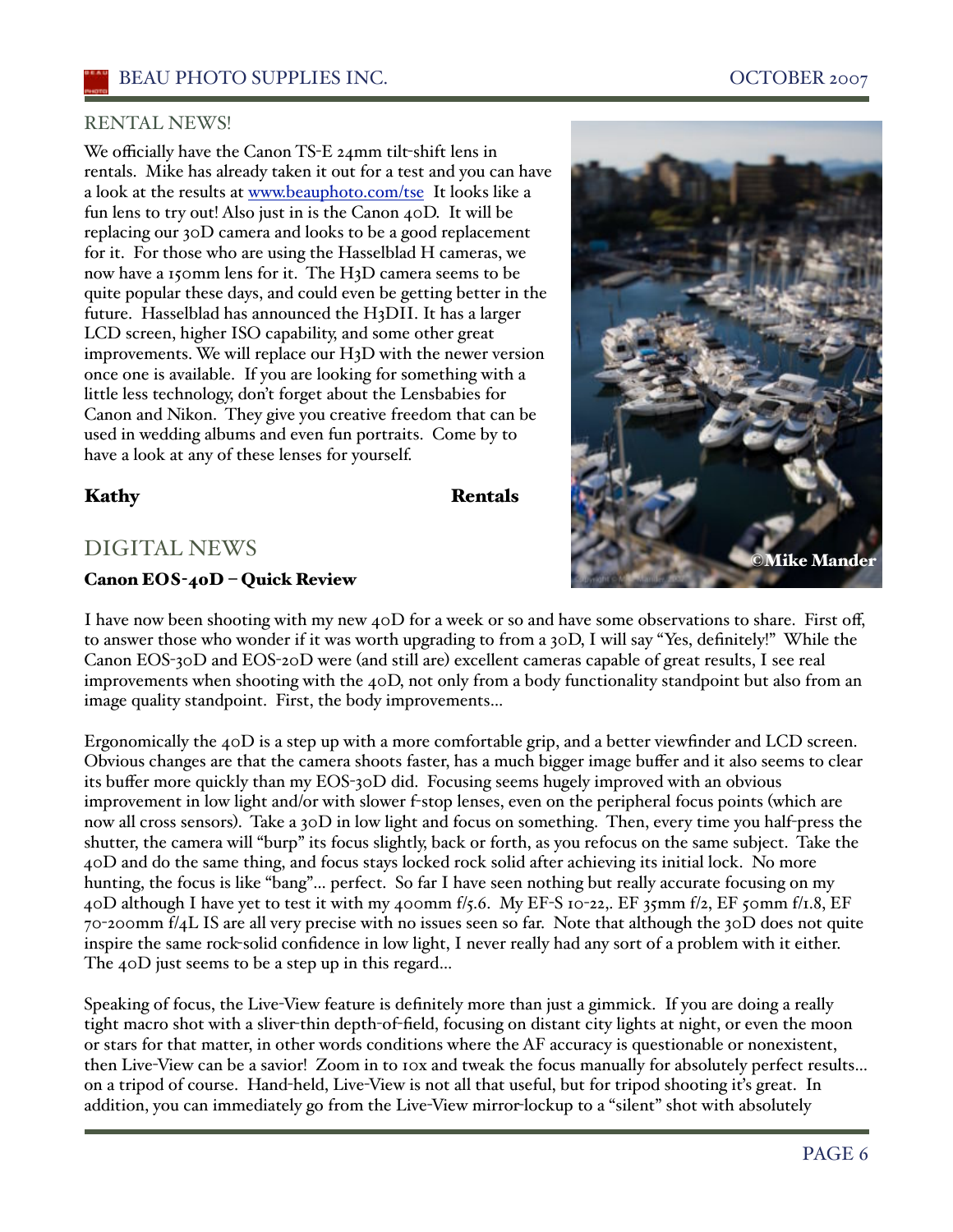minimal camera vibration, even less than with normal mirror-lockup. Normal mirror-lockup requires the first shutter curtain to open, then the exposure happens and then the second curtain closes to end the exposure. In Live-View "Silent Mode 2", the camera clears the sensor and starts the exposure with no mechanical movement whatsoever! At the end of the exposure, it is only the second curtain that closes to end the exposure. Very cool! Now, on to image quality…

Okay, so we are going from an 8.3 megapixel image to  $10.1 -$  how much better can it really be, right? You're thinking "not much" I'll bet, and in some ways you'd be right. From a pure megapixel resolution standpoint, there isn't much in it. See the chart here –http://www.beauphoto.com/reschart.jpg – to get a better idea of how differing megapixel sizes will print. However there is more to image quality than just megapixels. Not having yet been able to shoot the 40D alongside a 30D, I cannot be totally sure, but my gut feeling is that 40D shots are somehow more vibrant and punchy with smoother tones, especially after making major adjustments to a raw file. There is somehow more depth to the shots but, of course, that is all somewhat intangible. As far as noise levels, digital noise that is, the 40D is mostly a slight improvement on the 30D. From ISO 100 through ISO 1600, I would say that the 40D is slightly cleaner than the 30D. Oddly enough, at its top ISO of 3200, I find the 40D to be somewhat worse than the 30D although the difference is slight. So overall, definitely a slight improvement.

A few not-so-exciting points however: the Highlight-Tone-Priority feature, which slightly compresses the highlights to improve dynamic range, is of dubious use in my opinion. What you gain in the highlights, you lose in the shadows with a visible increase in noise levels even at low ISOs. If you are shooting a predominantly high-key scene though, I would say this feature could be very useful though. In addition, if you are shooting JPEG and not raw (or raw and then using Canon's Raw Image Task software which mimics the camera's internal processing), the feature is of more use since the camera seems to do some internal noise-reduction in shadows and yields a slightly better result, in some ways, than when using third party raw converters. In addition, the High ISO Noise Reduction setting also seems to only affect JPEG files; converting a raw with the latest Adobe Camera Raw (v4.2 now supports the 40D) seems to show no difference when the NR feature is toggled on or off in the camera. Lastly, the built-in sensor cleaning seems to be beneficial but not foolproof. My 40D came from the factory with numerous spots that could only be removed with a wet-swabbing! However, since then, I have not seen any new dust appearing on my sensor, so maybe it does do something after all…

So there you have it… my EOS-40D mini-review. We now have one in rentals, so if you want to try it, call in to reserve it for a weekend. Elsewhere in this newsletter, Kathy announced that we now have the Canon TS-E 24mm lens in rentals, and there is a link to a gallery of images I shot with it on the EOS-40D.

#### Canon digital SLR Super DEALS!

This warrants a headline: Canon has announced blow-out pricing on their remaining EOS-30D bodies and kits... you can now buy an EOS-30D body for a mere \$850\*!!! The kit with the EF-S 17-85mm IS zoom can be had for only \$1295\*! We only have a handful of these left, so get 'em while they're hot!!!! As nice as the  $40D$  is, the  $30D$  is still an excellent camera, especially at that price!

In addition, Canon has also reduced the price of the EOS-5D and EOS-5D kit with EF 24-105mm f/4L IS zoom. The **EOS-5D** body can now be had for only  $\$2650^*$  and the kit is only  $\$3950^*$ ! Buy an additional lens, flash or grip (call us for details) and get an additional \$350 off as well! So, with the double rebate, you can effectively get an EOS-5D for only \$2299!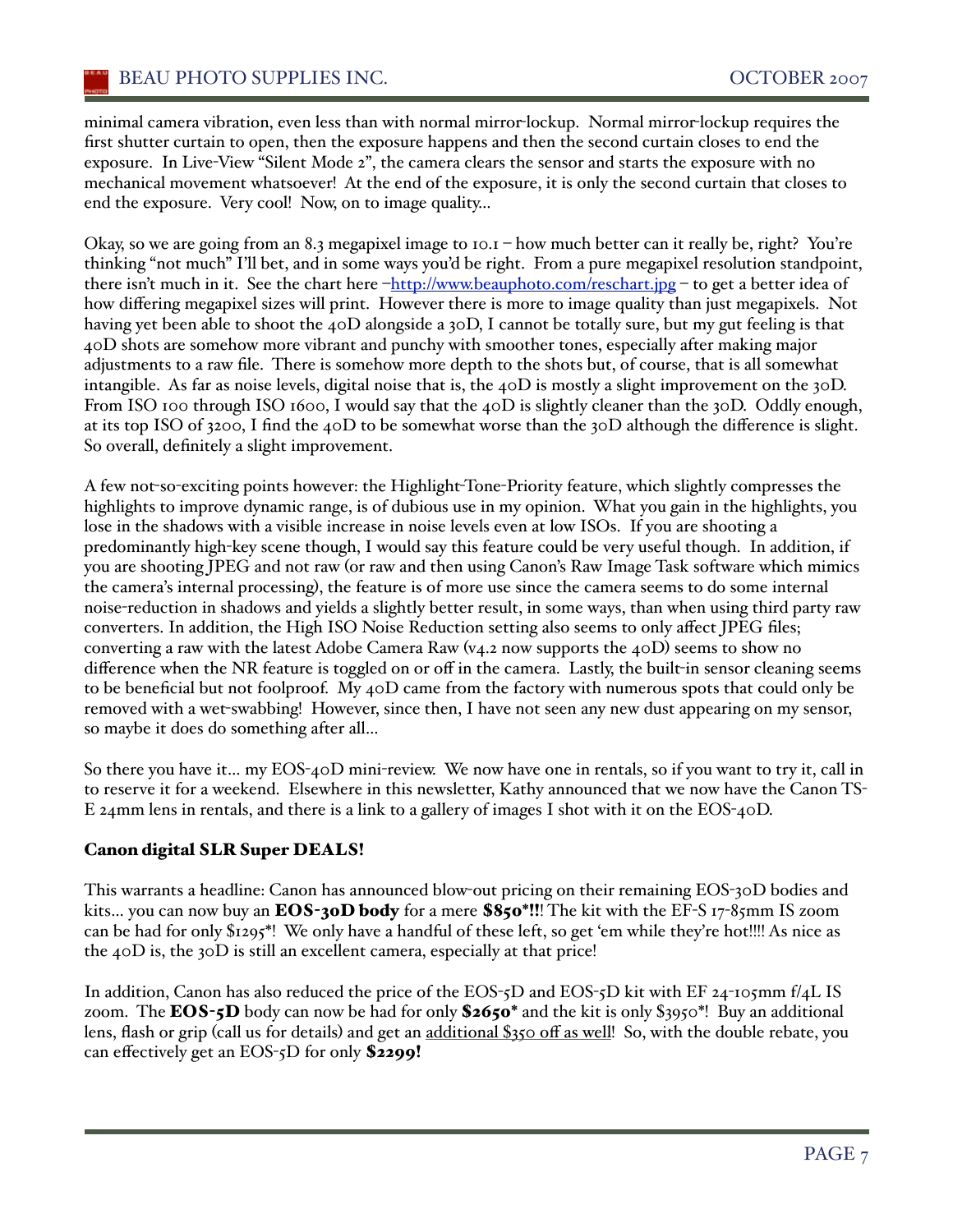Finally, there may be a few remaining 1Ds Mark II bodies available at over \$2,000 off the old price as Canon clears inventory and prepares to start shipping their new 1Ds Mark III. Call for details…

#### \*above pricing is after the Canon mail-in rebate

#### New versions: Adobe Lightroom v1.2 and Adobe Camera Raw v4.2

On the day that we started selling the Canon EOS-40D, Adobe also released updates to their raw conversion software which now supports the EOS-40D. Along with a few bug fixes, they have also reduced their baseline noisereduction to give slightly grainier, yet more natural looking and more detailed raw conversions, especially for high ISO shots. This is in response to my very detailed analysis and feedback on their web forums with lots of back and forth between me, Jeff Schewe and Thomas Knoll. I was certainly not the only one who noticed this issue (there was a veritable flood of other photographers complaining after I posted my analysis) but I believe I was the first to pin down the effects in detail. The whole situation was quite frustrating actually, since not everyone agreed that the new conversions were worse, but in the end, it is really good to see that Adobe does listen to their customers! Less than 80 days after releasing Camera Raw v4.1 and Lightroom v1.1, they have updated both and mostly addressed the issues I reported. While the detrimental effects can still be seen in some cases, judicious adjustment of the new, more sophisticated sharpening controls can serve to minimize the problem. Future versions of Adobe's software will incorporate more flexible noise-reduction controls and that will then likely eliminate the issue altogether. For those who actually liked the new-style, overly smoothed (to my eyes) looking raw conversions, don't worry… just dial the luminance NR slider up to 10-15 and get the "new look" back!

Having said that, the default raw conversions (with tweaked sharpening) of images from my EOS-40D are absolutely gorgeous in Adobe's latest software with beautifully detailed and natural looking renderings at all ISOs. The gallery with images from the TS-E lens I mentioned earlier in the newsletter contains all raw files converted with the latest version of Lightroom.

#### Hasselblad News: New H<sub>3</sub>D II Digital Medium Format SLRs!

Hot on the heels of the H3D, Hasselblad has just updated the H3 digital back systems, all three flavours: the 22, 31 and 39 megapixel variants. Pricing has gone up a little but you are getting more for your moolah. Instead of the cutting-edge OLED display (Organic Light-Emitting-Diode), Hasselblad has opted for a more conventional 3" LED-backlit LCD display. While not an exotic a technology, this display is much larger, has higher resolution and should offer a much better overall user experience. Not having seen it yet, I cannot be entirely sure, but my guess is that it will likely be the best overall display in a digital back to date – finally!

#### **Calendar**

#### **Up and coming**

**JACANA GALLERY** presents "*Land"*from October 6 to 28, Opening reception, Sat. Oct 6, 2-4pm. Photographic landscape by Vancouver artists Kelly Mason, our own **Kathy Kinakin**, and Oakland CA based photographer Nicholas Pavloff. Kinakin shoots with often self-made pinhole cameras and prints onto watercolour-quality paper. Mason shoots with an old, grainy emulsion film stock that is then scanned to file and digitally printed as c-prints. Pavloff is a traditionalist shooting film with a Hasselblad medium format camera and printing conventionally in the darkroom onto fibre-based Ilford paper. Three processes with dramaticaly different effects all paying homage to the beauty of the<br>landscape. For more info For more info go to www.jacanagallery.com

**Exposure Gallery** Presents **"Nudes"** 754 East Broadway opening October 12th 8pm www.exposure-gallery.com

**Vancouver Art Gallery** presents work by Vancouver photographer **Roy Arden**

October 20th 07 to January 20th 08 Over the past two decades, Roy Arden has become one of Canada's most respected artists. His work has contributed significantly to Vancouver's reputation as an important centre for contemporary photo-based art.This exhibition presents a mid-career overview of Arden's multi-faceted practice and the diverse strategies used in his art from the early 1980s to the present. For more info see www.vanartgallery.bc.ca

#### **On Going**

**Contemporary Art Gallery**  Presents:"Copywork" work of Chris Gergley. Till November 8, 2007 555 Nelson St. www.contemporaryartgallery.ca/

**Presentation House** Presents " Been Up So Long It Looks Like Down To Me" till November 4 Catalogue launch and performance by William Hunt Saturday, Oct.13 at 7pm For more info go to www.presentationhousegall.com